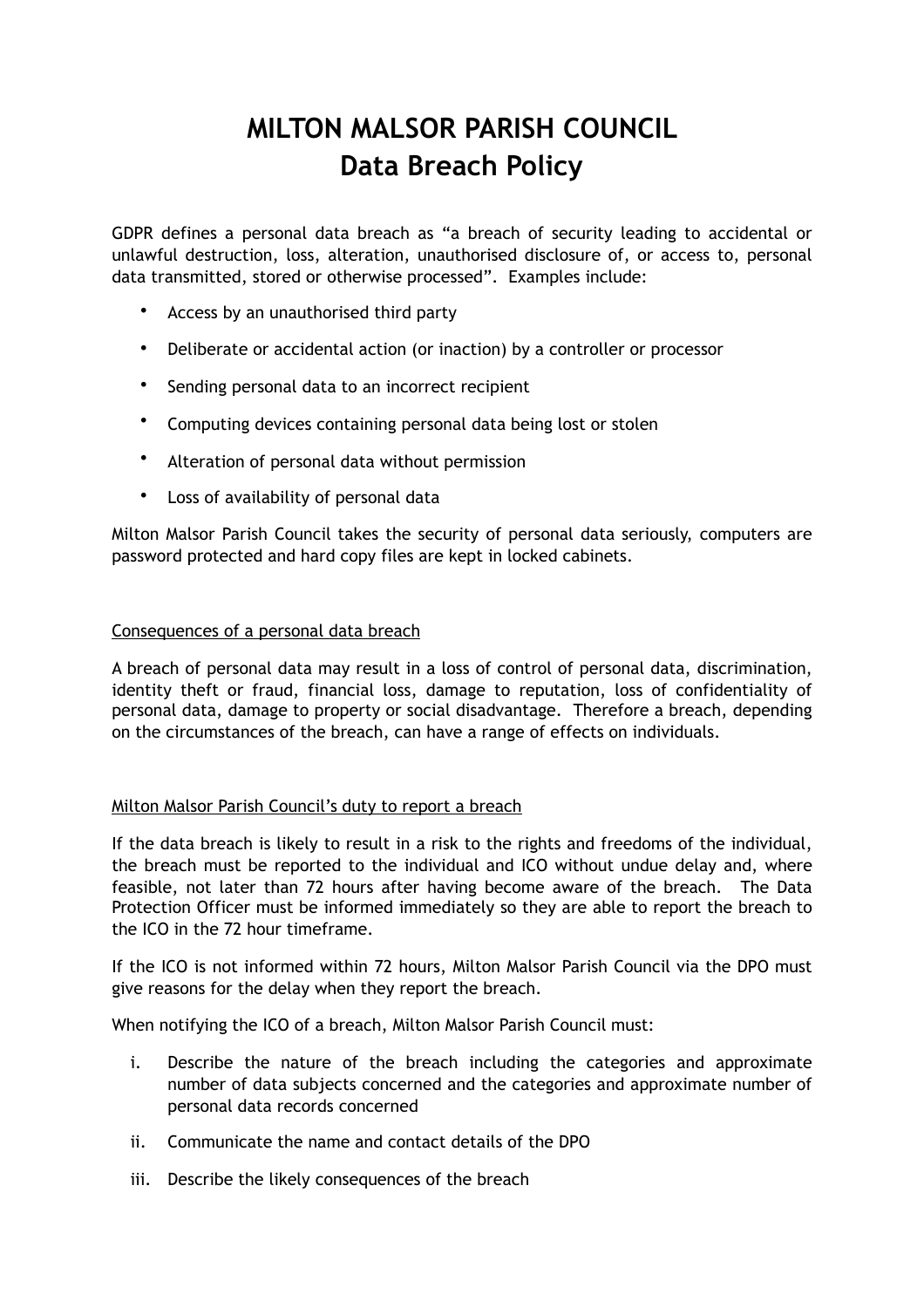iv. Describe the measures taken or proposed to be taken to address the personal data breach including, measures to mitigate its possible adverse effects.

When notifying the individual affected by the breach, Milton Malsor Parish Council must provide the individual with (ii)-(iv) above.

Milton Malsor Parish Council would not need to communicate with an individual if the following applies:

- It has implemented appropriate technical and organisational measures (i.e.encryption) so those measures have rendered the personal data unintelligible to any person not authorised to access it;
- It has taken subsequent measures to ensure that the high risk to rights and freedoms of individuals is no longer likely to materialise, or
- It would involve a disproportionate effort

However, the ICO must still be informed even if the above measures are in place.

### Data processors duty to inform Milton Malsor Parish Council

If a data processor (i.e. payroll provider) becomes aware of a personal data breach, it must notify Milton Malsor Parish Council without undue delay. It is then Milton Malsor parish Council's responsibility to inform the ICO, it is not the data processors responsibility to notify the ICO.

## Records of data breaches

All data breaches must be recorded whether or not they are reported to individuals. This record will help to identify system failures and should be used as a way to improve the security of personal data.

#### Record of Data Breaches

| breach | Date of $\sqrt{ }$ Type of breach | Number of<br>individuals<br>affected | Date reported to $\vert$ Actions to<br>ICO/individual | prevent breach<br>recurring |
|--------|-----------------------------------|--------------------------------------|-------------------------------------------------------|-----------------------------|
|        |                                   |                                      |                                                       |                             |
|        |                                   |                                      |                                                       |                             |
|        |                                   |                                      |                                                       |                             |
|        |                                   |                                      |                                                       |                             |

To report a data breach use the ICO online system:

<https://ico.org.uk/for-organisations/report-a-breach/>